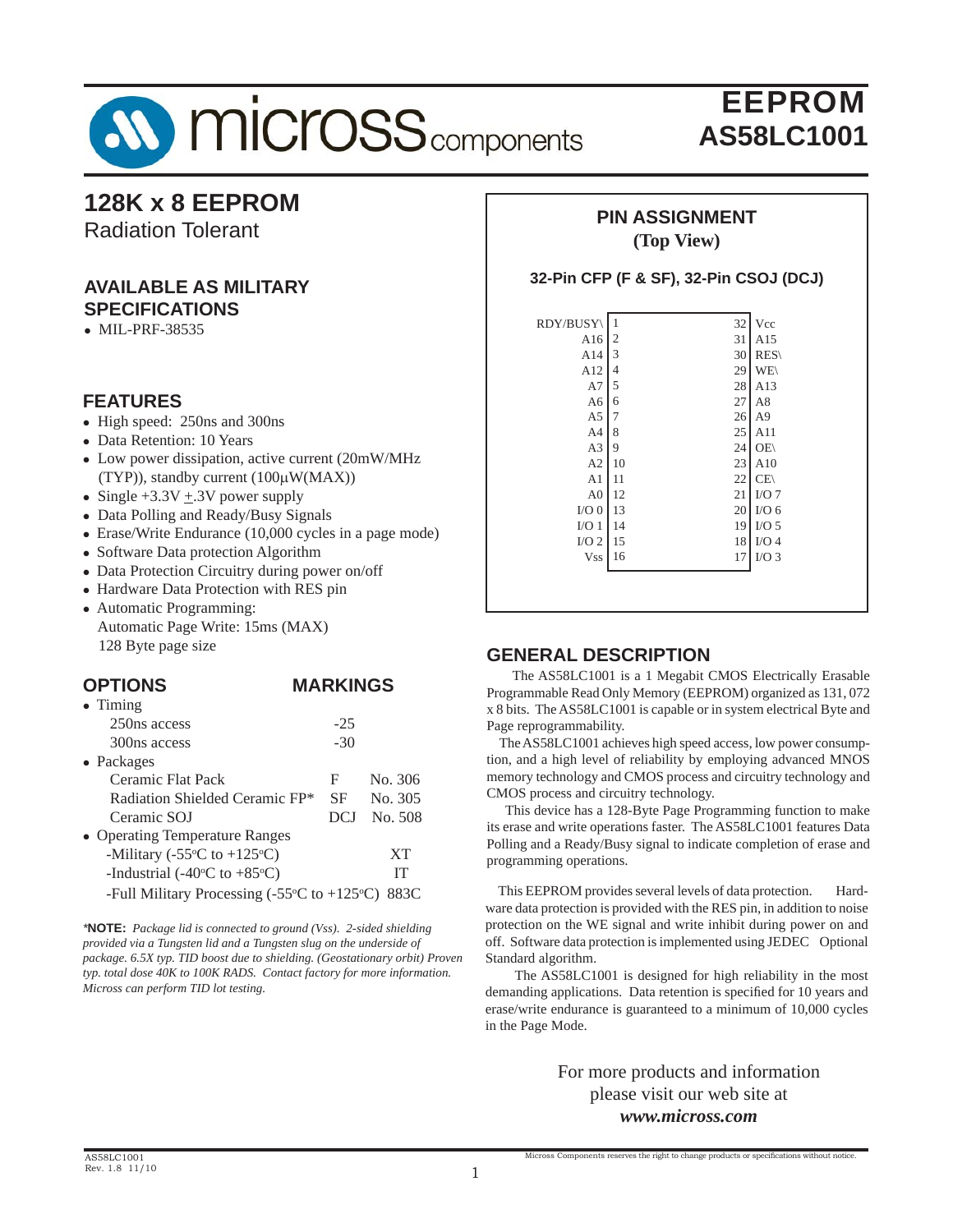

# **FUNCTIONAL BLOCK DIAGRAM**



### **MODE SELECTION**

| <b>MODE</b>                   | <b>CEI</b> | <b>OE\</b>      | <b>WE\</b>      | <b>RES\</b> | RDY/BUSY\1                | I/O                |
|-------------------------------|------------|-----------------|-----------------|-------------|---------------------------|--------------------|
| <b>READ</b>                   | $V_{IL}$   | $V_{IL}$        | V <sub>IH</sub> | Vн          | High-Z                    | $D_{\text{OUT}}$   |
| <b>STANDBY</b>                | $V_{IH}$   | X               | X               | X           | High-Z                    | High-Z             |
| <b>WRITE</b>                  | $V_{IL}$   | V <sub>IH</sub> | $V_{IL}$        | Vн          | High-Z to V <sub>OL</sub> | $D_{IN}$           |
| <b>DESELECT</b>               | $V_{IL}$   | V <sub>IH</sub> | V <sub>IH</sub> | Vн          | High-Z                    | High-Z             |
| <b>WRITE</b>                  | X          | X               | $V_{\text{IH}}$ | X           | ---                       | ---                |
| <b>INHIBIT</b>                | X          | $V_{IL}$        | X               | X           | ---                       | ---                |
| <b>DATA</b><br><b>POLLING</b> | $V_{IL}$   | $V_{IL}$        | V <sub>IH</sub> | Vн          | $V_{OL}$                  | Data Out<br>(I/O7) |
| <b>PROGRAM</b>                | X          | X               | X               | $V_{IL}$    | High-Z                    | High-Z             |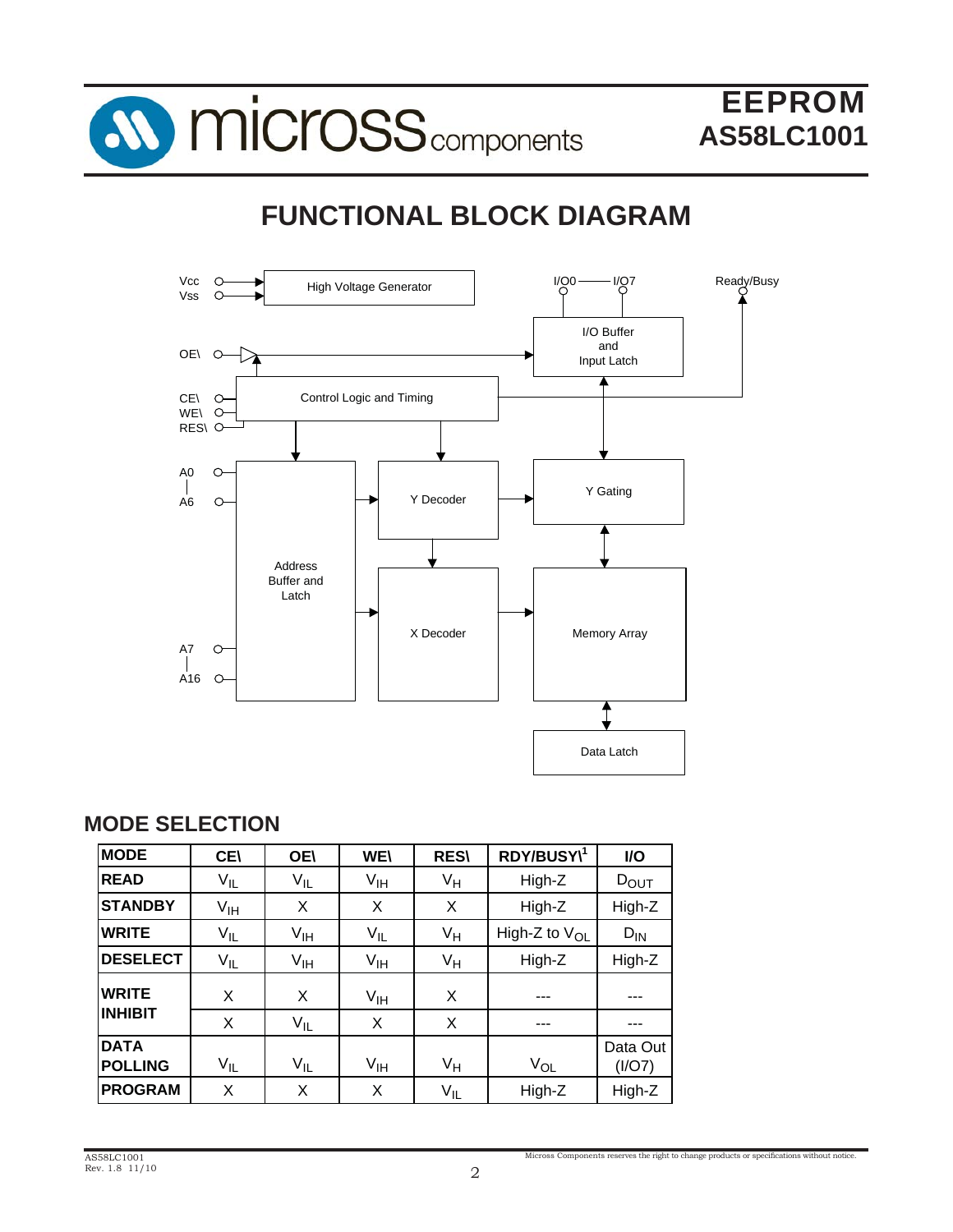

#### **FUNCTIONAL DESCRIPTION**

#### **AUTOMATIC PAGE WRITE**

The Page Write feature allows 1 to 128 Bytes of data to be written into the EEPROM in a single cycle and allows the undefined data within 128 Bytes to be written corresponding to the undefined address  $(A_0 \text{ to } A_6)$ . Loading the first Byte of data, the data load window of 30μs opens for the second. In the same manner each additional Byte of data can be loaded within 30μs. In case CE\ and WE\ are kept high for 100μs after data input, the EEPROM enters erase and write automatically and only the input data can be written into the EEPROM. In Page mode the data can be written and accessed  $10^4$  times per page, and in Byte mode  $10^3$  times per Byte.

#### **DATA\ POLLING**

 Data\ Polling allows the status of the EEPROM to be determined. If the EEPROM is set to Read mode during a Write cycle, and inversion of the last Byte of data to be loaded outputs from I/O, to indicate that the EEPROM is performing a Write operation.

#### **WRITE PROTECTION**

(1) Noise protection: Noise on a write cycle will not act as a trigger with a WE\ pulse of less than 20ns.

(2) Write inhibit: Holding OE\ low, WE\ high or CE\ high inhibits a write cycle during power on/off.

#### **WE\ AND CE\ PIN OPERATION**

 During a write cycle, addresses are latched by the falling edge of WE\ or CE\, and data is latched by the rising edge of WE\ or CE\.

### **WRITE/ERASE ENDURANCE AND DATA RETENTION**

The endurance with page programming is  $10<sup>4</sup>$  cycles (1%) cumulative failure rate) and the data retention time is more than 10 years when a device is programmed less than  $10<sup>4</sup>$  cycles.

#### **DATA PROTECTION**

 To protect the data during operation and power on/off, the AS58C1001 has:

 1. Data protection against Noise on Control Pins (CE\, OE\, WE\) during Operation. During readout or standby, noise on the control pins may act as a trigger and turn the EEPROM to programming mode by mistake. To prevent this phenomenon, the AS58LC1001 has a noise cancellation function that cuts noise if its width is 20ns or less in programming mode. Be careful not to allow noise of a width of more than 20ns on the control pins.

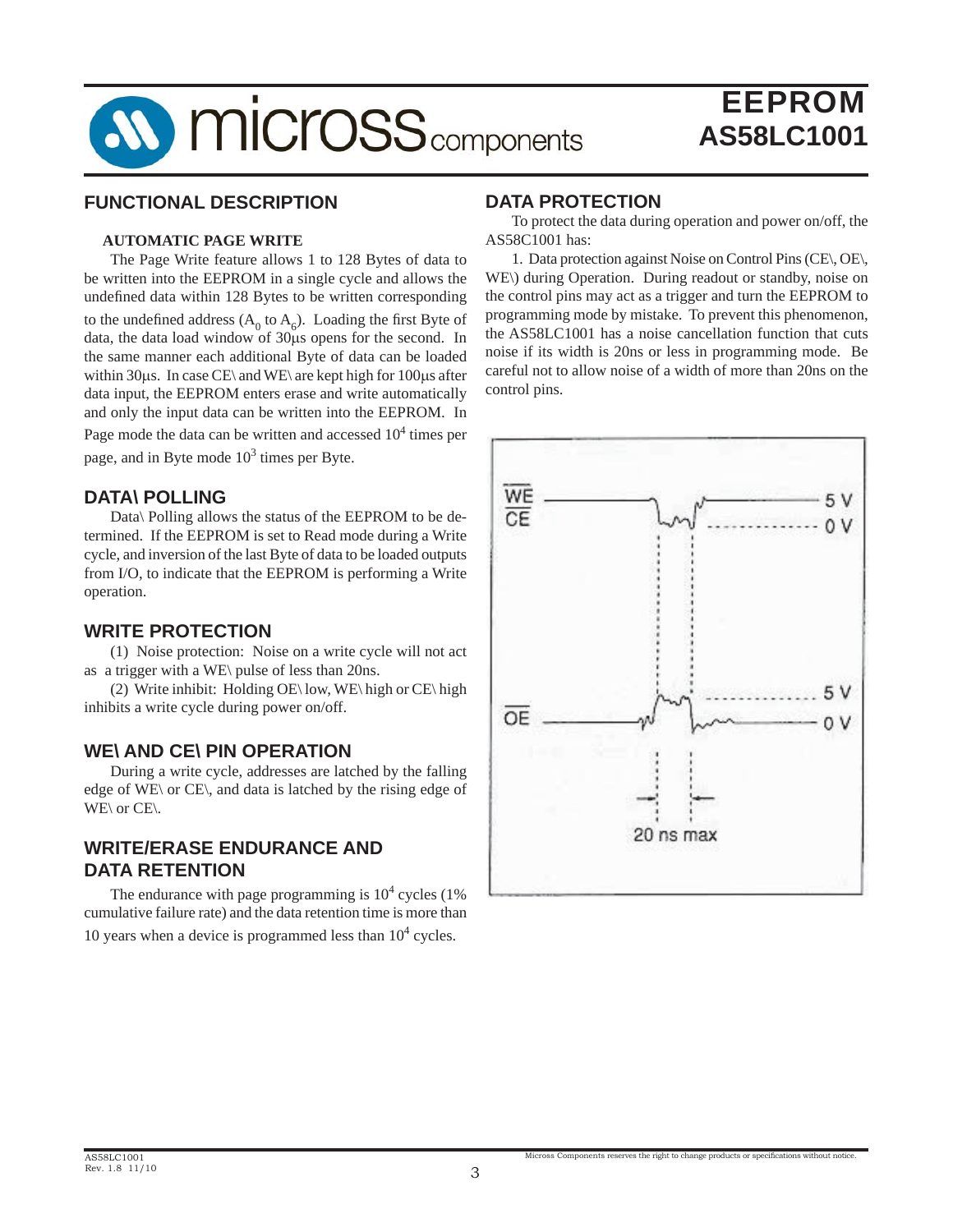



### **FUNCTIONAL DESCRIPTION (continued)**

#### **DATA PROTECTION (continued)**

2. Data protection at Vcc on/off.

 When RES\ is low, the EEPROM cannot be erased and programmed. Therefore, data can be protected by keeping RES\ low when Vcc is switched. RES\ should be high during programming because it does not provide a latch function. When Vcc is turned on or off, noise on the control pins generated by external circuits (CPU, etc.) may turn the EEPROM to programming mode by mistake. To prevent this unintentional programming, the EEPROM must be kept in an unprogrammable, standby or readout state by using a CPU reset signal to RES\ pin.

In addition, when RES\ is kept high at Vcc on/off timing, the input level of control pins (CE\, OE\, WE\) must be held as CE\=Vcc or OE\=LOW or WE\=Vcc level.

#### 3. Software Data Protection

 To protect against unintentional programming caused by noise generated by external circuits, AS58LC1001 has a Software data protection function. To initate Software data protection mode, 3 bytes of data must be input, followed by a dummy write cycle of any address and any data byte. This exact sequence switches the device into protection mode.

| <b>Write Address</b> | <b>Write Data</b><br>(Normal Data Input) |
|----------------------|------------------------------------------|
| 5555                 | A A                                      |
| 2AAA                 | 55                                       |
|                      |                                          |
| 5555                 |                                          |

 The Software data protection mode can be cancelled by inputting the following 6 Bytes. This changes the AS58LC1001 to the Non-Protection mode, for normal operation.

| <b>Address</b> | Data |
|----------------|------|
| 5555           | AA   |
|                |      |
| 2AAA           | 55   |
|                |      |
| 5555           | 80   |
|                |      |
| 5555           | A    |
|                |      |
| 2AAA           | 55   |
|                |      |
| 5555           |      |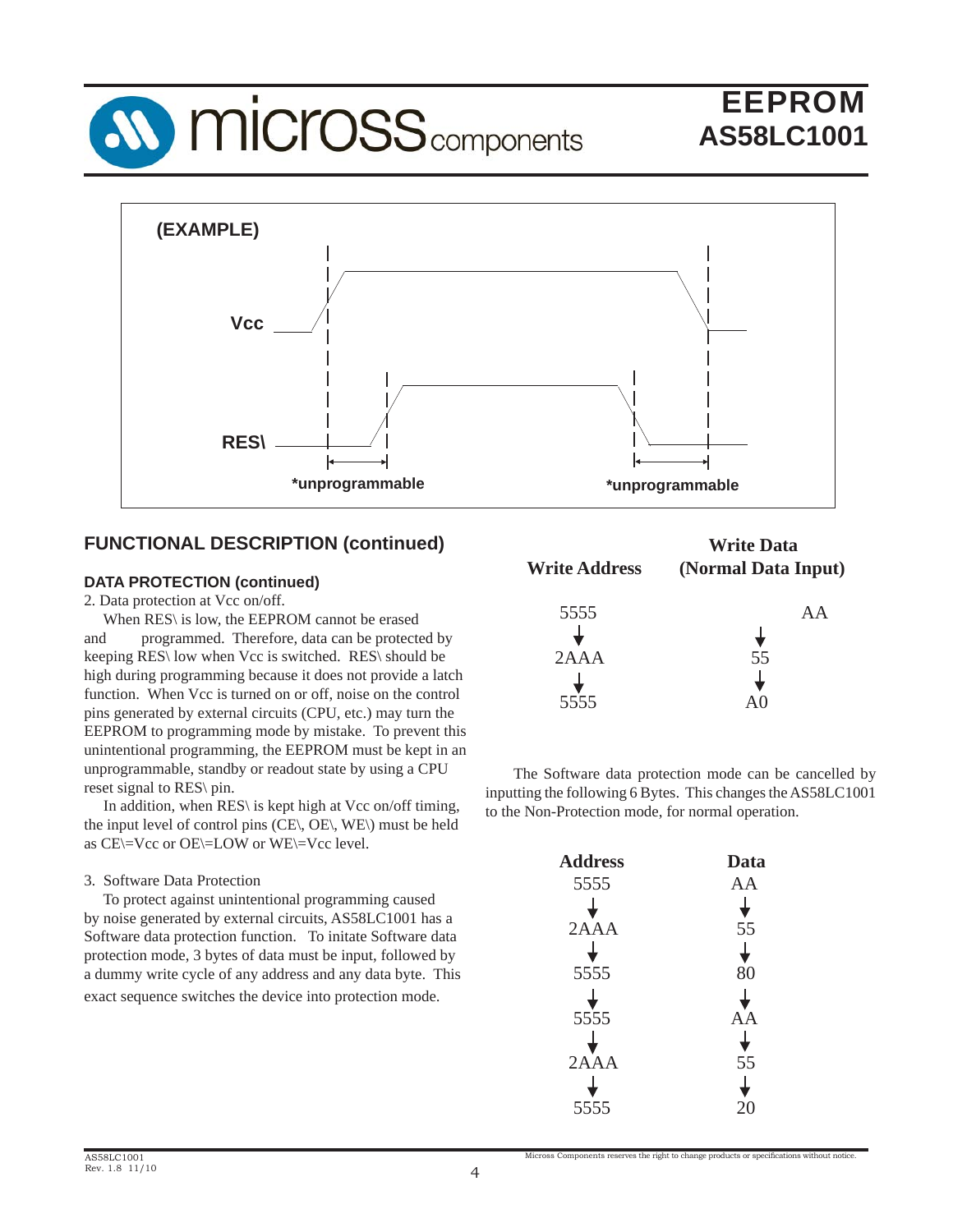

#### **ABSOLUTE MAXIMUM RATINGS\***

\*Stresses greater than those listed under "Absolute Maximum Ratings" may cause permanent damage to the device. This is a stress rating only and functional operation of the device at these or any other conditions above those indicated in the operation section of this specification is not implied. Exposure to absolute maximum rating conditions for extended periods may affect reliability.

\*\* Junction temperature depends upon package type, cycle time, loading, ambient temperature and airflow.

### **ELECTRICAL CHARACTERISTICS AND RECOMMENDED DC OPERATING CONDITIONS**

 $(-55^{\circ}C \leq T A \leq 125^{\circ}C;$  Vcc = 3.3V  $\pm$ .3V)

| <b>PARAMETER</b>                         | <b>CONDITION</b>                            | <b>SYMBOL</b>   | <b>MIN</b> | <b>MAX</b>      | <b>UNITS</b> | <b>NOTES</b> |
|------------------------------------------|---------------------------------------------|-----------------|------------|-----------------|--------------|--------------|
| Input High (Logic 1) Voltage             |                                             | $V_{\text{IH}}$ | 2.2        | $V_{CC}$ + 0.3V |              |              |
| Input Low (Logic 0) Voltage <sup>3</sup> |                                             |                 | $-0.3$     | 0.8             |              |              |
| Input Voltage (RES\ Pin)                 |                                             | Vн              | $Vcc-0.5$  | $V_{CC}$ +0.3   |              |              |
| Input Leakage Current <sup>4</sup>       | $OV < V_{IN} < V_{CC}$                      |                 | -2         |                 | μA           |              |
| Input Leakage (RES\ Pin)                 | $RES = Vcc = 3.6V$                          |                 | $-50$      | 10              | μA           |              |
| Output Leakage Current                   | Output(s) disabled, $OV \le V_{OUT} \le VC$ | 11 O            | $-2$       |                 | цA           |              |
| Output High Voltage                      | $I_{OH} = -400 \mu A$                       | V <sub>он</sub> | 2.4        |                 |              |              |
| Output Low Voltage                       | $I_{\Omega I} = 2.1 \text{ mA}$             | $V_{OI}$        |            | 0.5             |              |              |

|                                           |                                                                     |               |       | <b>MAX</b> |       |    |             |
|-------------------------------------------|---------------------------------------------------------------------|---------------|-------|------------|-------|----|-------------|
| <b>PARAMETER</b>                          | <b>CONDITIONS</b>                                                   | <b>SYM</b>    | $-25$ | $-30$      | $-35$ |    | UNITS NOTES |
| <b>Power Supply Current:</b><br>Operating | $I_{\text{OUT}}$ =OmA, Vcc = 3.6V<br>Cycle= $1\mu$ S, Duty= $100\%$ |               | 8     | 8          | 8     | mA |             |
|                                           | $I_{\text{OUT}}$ =OmA, Vcc = 3.6V<br>Cycle=MIN, Duty=100%           | ICC3          | 20    | 20         | 20    |    |             |
| Power Supply Current:                     | $CE=Vec$ , $Vec = 3.6V$                                             | $I_{\rm CC1}$ | 100   | 100        | 100   | μA |             |
| Standby                                   | $CE = V_{IH}$ , $Vec = 3.6V$                                        | ICC2          | 1.5   | 1.5        | 1.5   | mA |             |

### **CAPACITANCE**

| <b>PARAMETER</b>   | <b>CONDITIONS</b>              | <b>SYMBOL</b>              | <b>MAX</b> | <b>UNITS</b> | <b>NOTES</b> |
|--------------------|--------------------------------|----------------------------|------------|--------------|--------------|
| Input Capacitance  | $T_A = 25^{\circ}C$ , f = 1MHz | $\mathsf{U}_{\mathsf{IN}}$ |            | рF           |              |
| Output Capactiance | $V_{IN} = 0$                   | Co                         | $\Lambda$  | рF           |              |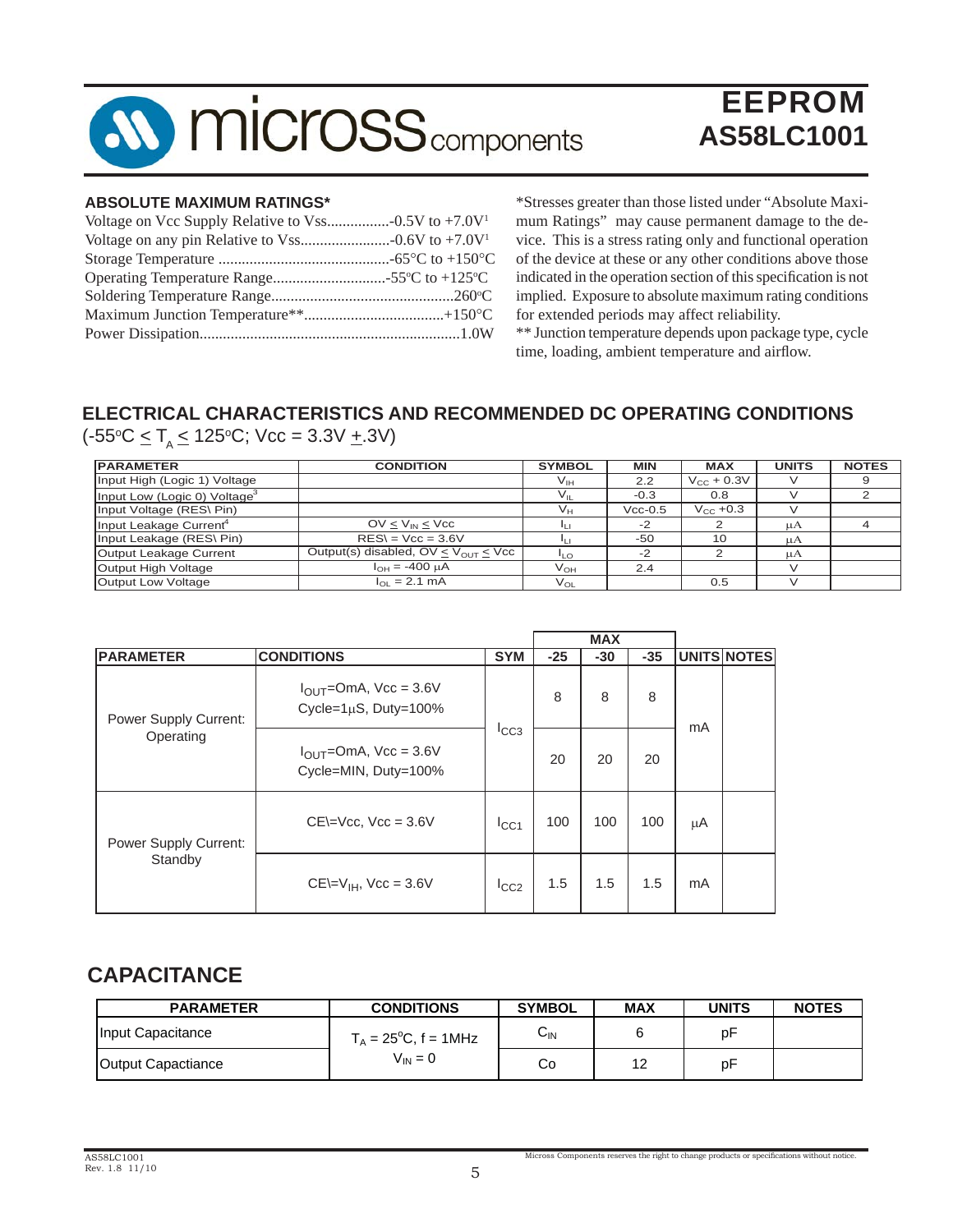

### **AC ELECTRICAL CHARACTERISTICS FOR READ OPERATION**  $(-55^{\circ}\text{C} \leq \text{T}_{\text{c}} \leq 125^{\circ}\text{C}; \text{Vec} = +3.3\text{V} + (-0.3\text{V})$

Test Conditions

• Input Pulse Levels: 0.0V to 3.0V

- Input rise and fall times:  $\leq$  20ns
- 

• Output Load: 1 TTL Gate +100pF (including scope and jig)

• Reference levels for measuring timing:  $1.5V$ ,  $1.5V$ 

| <b>ITEM DESCRIPTION</b>       | <b>TEST CONDITION</b>    | <b>SYMBOL</b>                | $-25$       |            | -30        |            | <b>UNITS</b> |
|-------------------------------|--------------------------|------------------------------|-------------|------------|------------|------------|--------------|
|                               |                          |                              | <b>MIN</b>  | <b>MAX</b> | <b>MIN</b> | <b>MAX</b> |              |
| Address Access Time           | $CE = OE = VII WE = VII$ | $t_{ACC}$                    | $---$       | 250        | $---$      | 300        | ns           |
| Chip Enable Access Time       | $OE=VH WE=VH$            | $\tau_{CE}$                  | ---         | 250        | $---$      | 300        | ns           |
| Output Enable Acess Time      | $CE=VII WE=VII$          | $\tau_{\text{OE}}$           | 10          | 120        | 10         | 130        | ns           |
| Output Hold to Address Change | $CE = OE = VII WE = VIH$ | $t_{\text{OH}}$              | $\Omega$    | ---        | $\Omega$   | $---$      | ns           |
|                               | $CE=VII WE=VII$          | $\tau_{\text{DF}}$           | $\mathbf 0$ | 75         | 0          | 75         | ns           |
| Output Disable to High-Z      | $CE = OE = VH WE = VIH$  | $t_{\text{DFR}}$             | $\mathbf 0$ | 350        | $\Omega$   | 350        | ns           |
| <b>RES</b> \to Output Delay   | $CE = OE = VII WE = VII$ | $\mathfrak{r}_{\mathsf{RR}}$ | $\mathbf 0$ | 600        | $\Omega$   | 600        | ns           |

### **AC ELECTRICAL CHARACTERISTICS FOR SOFTWARE DATA PROTECTION CYCLE OPERATION**

| <b>IPARAMETER</b>    | <b>SYMBOL</b>    | <b>MIN</b> | <b>MAX</b> | <b>UNITS</b> |
|----------------------|------------------|------------|------------|--------------|
| Byte Load Cycle Time | <sup>I</sup> BLC |            | 30         | uS           |
| Write Cycle Time     | <b>TWC</b>       | 15         | $- - -$    | mS           |

### **AC ELECTRICAL CHARACTERISTICS FOR DATA\ POLLING OPERATION**

| <b>PARAMETER</b>                  | <b>SYMBOL</b>   | <b>MIN</b> | <b>MAX</b> | <b>UNITS</b> |
|-----------------------------------|-----------------|------------|------------|--------------|
| Output Enable Hold Time           | $t_{\sf OEH}$   |            | $- - -$    | ns           |
| Output Enable to Write Setup Time | $t$ OES         |            | $- - -$    | ns           |
| <b>Write Start Time</b>           | t <sub>DW</sub> | 250        | $- - -$    | ns           |
| <b>Write Cycle Time</b>           | t <sub>WC</sub> | ---        | 15         | ms           |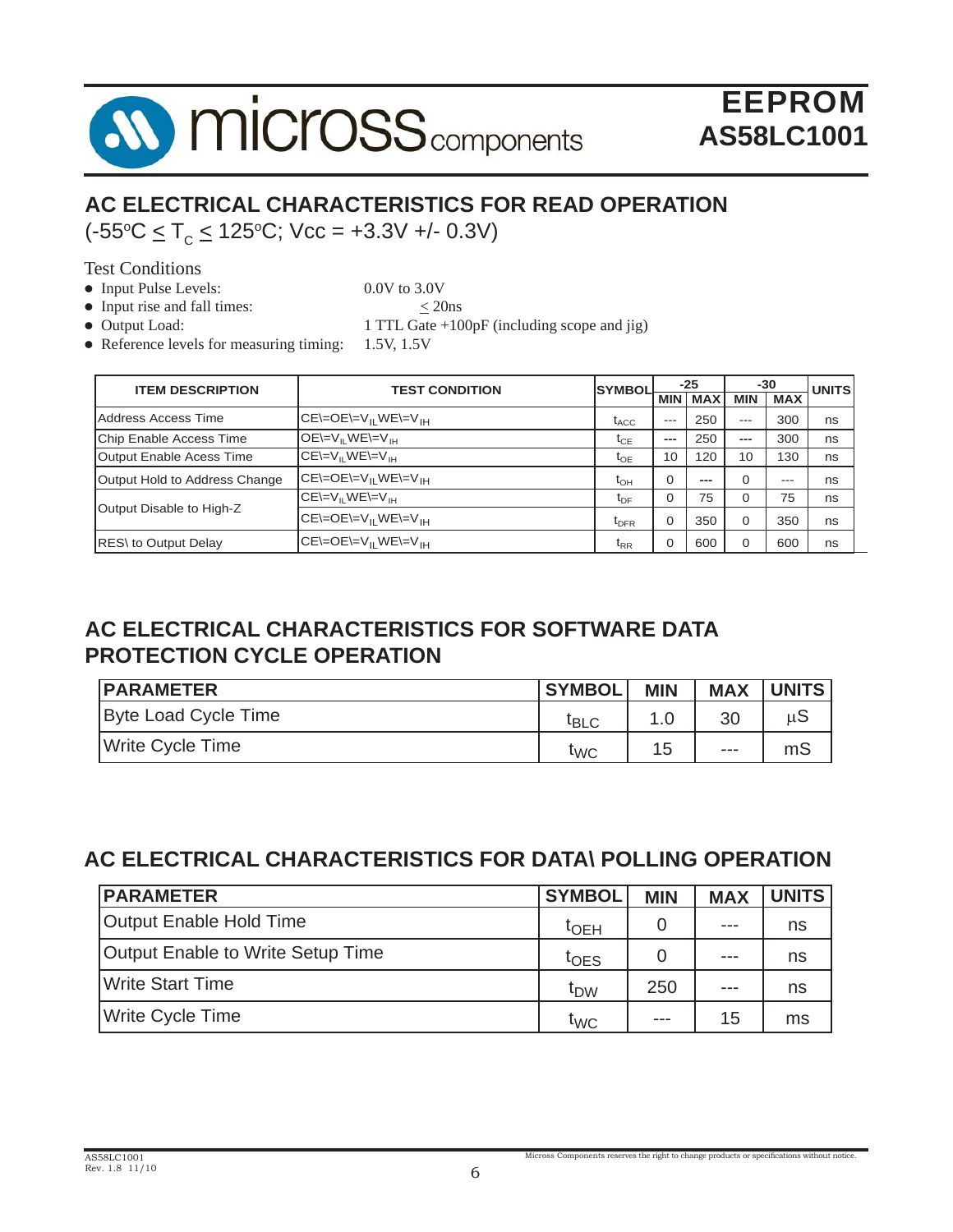

### **AC ELECTRICAL CHARACTERISTICS FOR PAGE ERASE AND PAGE WRITE OPERATIONS**

| <b>PARAMETER</b>                 | <b>SYMBOL</b>                     | <b>MIN</b>     | <b>MAX</b> | <b>UNITS</b> |
|----------------------------------|-----------------------------------|----------------|------------|--------------|
| <b>Address Setup Time</b>        | $t_{AS}$                          | $\overline{0}$ | ---        | ns           |
| Write Enable to Write Setup Time | 8<br>$t_{WS}$                     | $\overline{0}$ | ---        | ns           |
| Chip Enable to Write Setup Time  | $t_{\text{CS}}$                   | $\overline{0}$ | ---        | ns           |
| <b>Write Pulse Width</b>         | $\overline{7}$<br>t <sub>WP</sub> | 250            | ---        | ns           |
|                                  | 8<br>$t_{\text{CW}}$              | 250            | ---        | ns           |
| <b>Address Hold Time</b>         | $t_{AH}$                          | 150            | ---        | ns           |
| Data Setup Time                  | $t_{DS}$                          | 100            | ---        | ns           |
| Data Hold Time                   | $t_{DH}$                          | 10             | ---        | ns           |
| <b>Write Enable Hold Time</b>    | 8<br>$t_{WH}$                     | $\overline{0}$ |            | ns           |
| <b>Chip Enable Hold Time</b>     | $t_{CH}$                          | $\overline{0}$ |            | ns           |
| Out Enable to Write Setup Time   | toes                              | $\mathbf 0$    | ---        | ns           |
| <b>Output Enable Hold Time</b>   | $t$ <sub>OEH</sub>                | $\overline{0}$ | ---        | ns           |
| Data Latch Time                  | $t_{DL}$                          | 750            | ---        | ns           |
| Write Cycle Time                 | $t_{WC}$                          | 15             | $- - -$    | ms           |
| <b>Byte Load Window</b>          | $t_{BL}$                          | 100            | ---        | $\mu$ S      |
| <b>Byte Load Cycle</b>           | $t_{\text{BLC}}$                  | 1              | 30         | $\mu$ S      |
| <b>Time to Device Busy</b>       | $t_{DB}$                          | 150            | ---        | ns           |
| RES\ to Write Setup Time         | $t_{RP}$                          | 200            | ---        | $\mu$ s      |
| Vcc to RES\ Setup Time           | 10<br>t <sub>RES</sub>            | 2              | ---        | $\mu$ S      |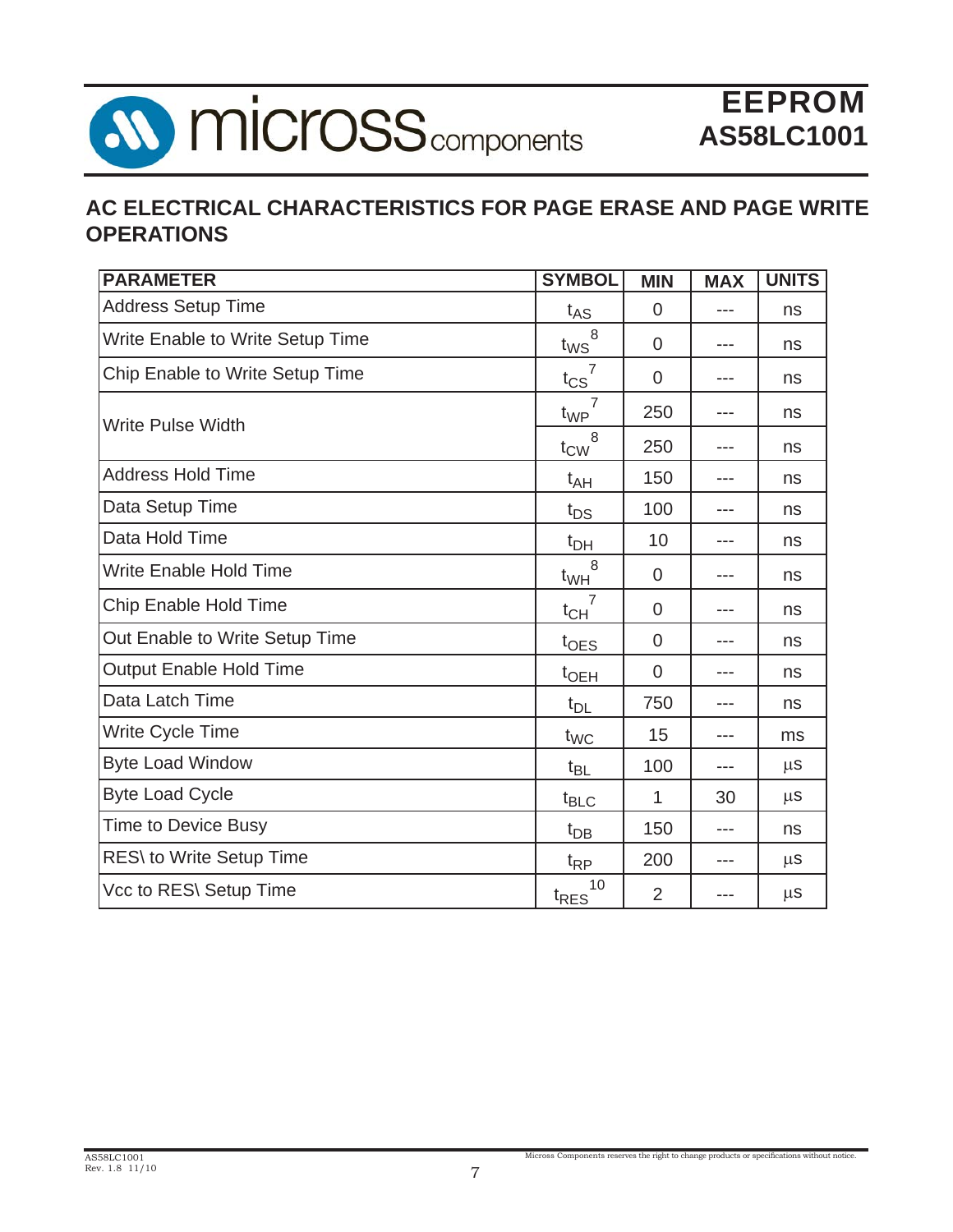

### **AC ELECTRICAL CHARACTERISTICS FOR BYTE ERASE AND BYTE WRITE OPERATIONS**

| <b>PARAMETER</b>                | <b>SYMBOL</b>          | <b>MIN</b>     | <b>MAX</b> | <b>UNITS</b> |
|---------------------------------|------------------------|----------------|------------|--------------|
| <b>Address Setup Time</b>       | $t_{AS}$               | $\overline{0}$ |            | ns           |
| Chip Enable to Write Setup Time | $t_{CS}$               | 0              |            | ns           |
| <b>Write Pulse Width</b>        | $t_{\text{CW}}^{8}$    | 250            |            | ns           |
|                                 | $t_{WP}$               | 250            | ---        | ns           |
| <b>Address Hold Time</b>        | $t_{AH}$               | 150            |            | ns           |
| Data Setup Time                 | $t_{DS}$               | 100            | ---        | ns           |
| Data Hold Time                  | $t_{DH}$               | 10             |            | ns           |
| <b>Chip Enable Hold Time</b>    | $t_{CH}$               | 0              | ---        | ns           |
| Out Enable to Write Setup Time  | $t_{\text{OES}}$       | 0              |            | ns           |
| <b>Output Enable Hold Time</b>  | t <sub>OEH</sub>       | $\overline{0}$ |            | ns           |
| Write Cycle Time                | $t_{WC}$               | 10             |            | ms           |
| <b>Byte Load Window</b>         | $t_{BL}$               | 100            | ---        | μS           |
| <b>Time to Device Busy</b>      | $t_{DB}$               | 120            | ---        | ns           |
| RES\ to Write Setup Time        | $t_{RP}$               | 100            |            | μS           |
| Vcc to RES\ Setup Time          | 10<br>t <sub>RES</sub> | 1              | ---        | μS           |

#### **AC TEST CONDITIONS**



**Figure 1 OUTPUT LOAD EQUIVALENT**

#### **NOTES:**

- 1. Relative to Vss
- 2.  $V_{IN}$  min = -3.0V for pulse widths  $\leq$ 50ns
- 3.  $V_{II}$  min = -1.0V for pulse widths  $\leq$ 50ns
- 4. I<sub>IL</sub> on RES\ = 100ua MAX
- 5.  $t_{OF}$  is defined as the time at which E the output becomes and open circuit and data is no longer driven.
- 6. Use this device in longer cycle than this value
- 7. WE\ controlled operation
- 8. CE\ controlled operation
- 9. RES\ pin  $V_H$  is  $V_H$
- 10. Reference only, not tested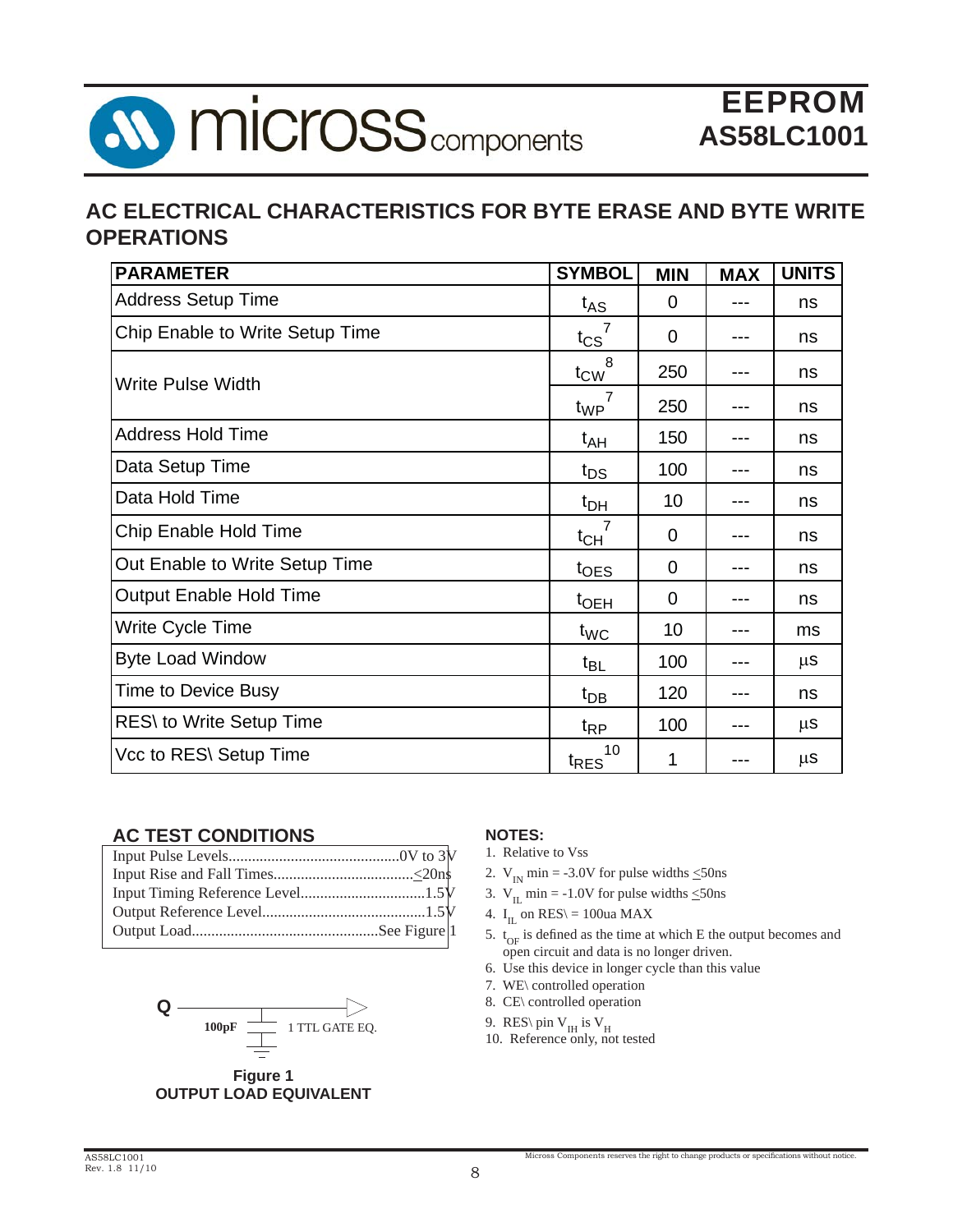



**SOFTWARE DATA PROTECTION TIMING WAVEFORM** (protection mode)



**SOFTWARE DATA PROTECTION TIMING WAVEFORM** (non-protection mode)

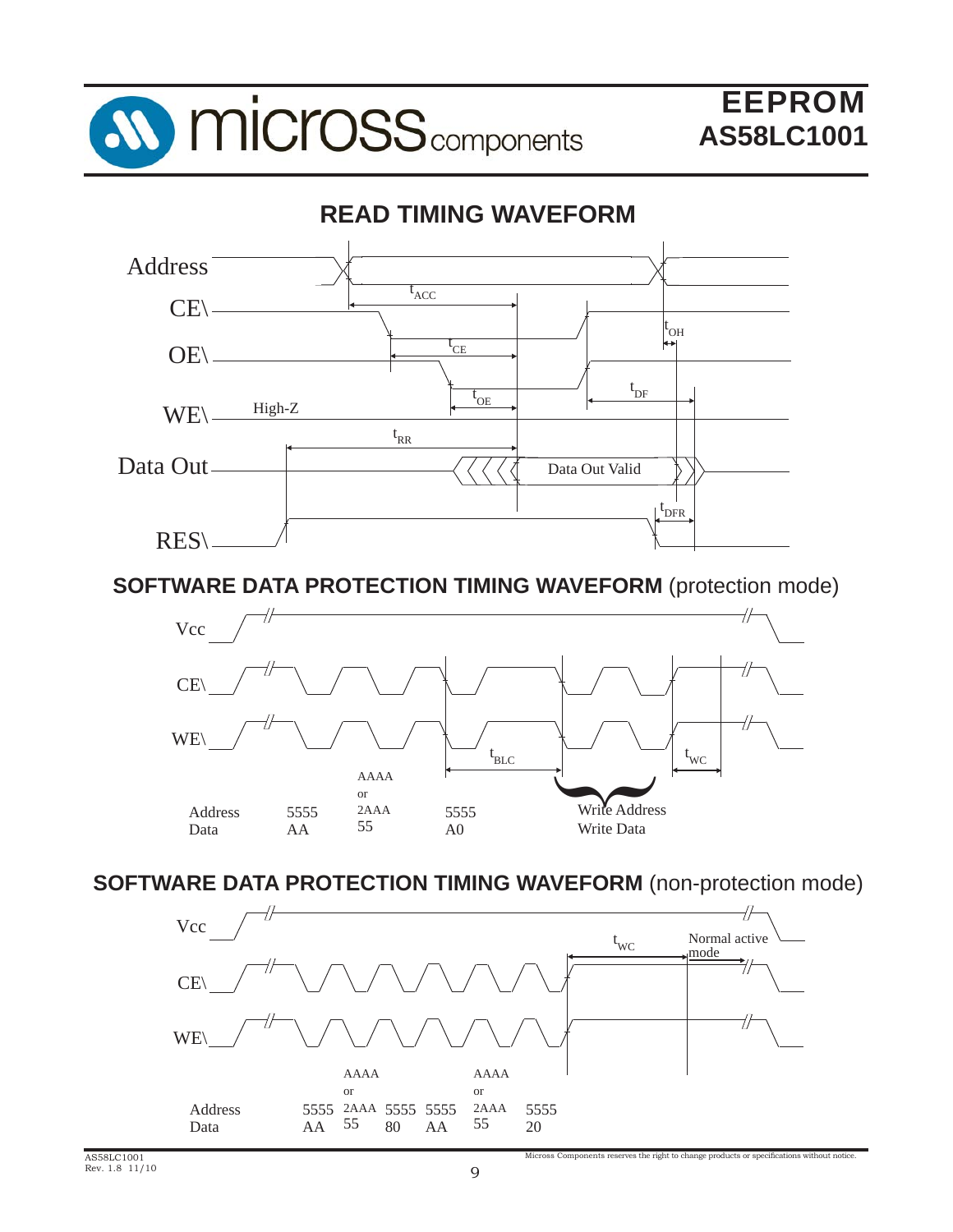

## **DATA\ POLLING TIMING WAVEFORM**



## **TOGGLE BIT WAVEFORM**

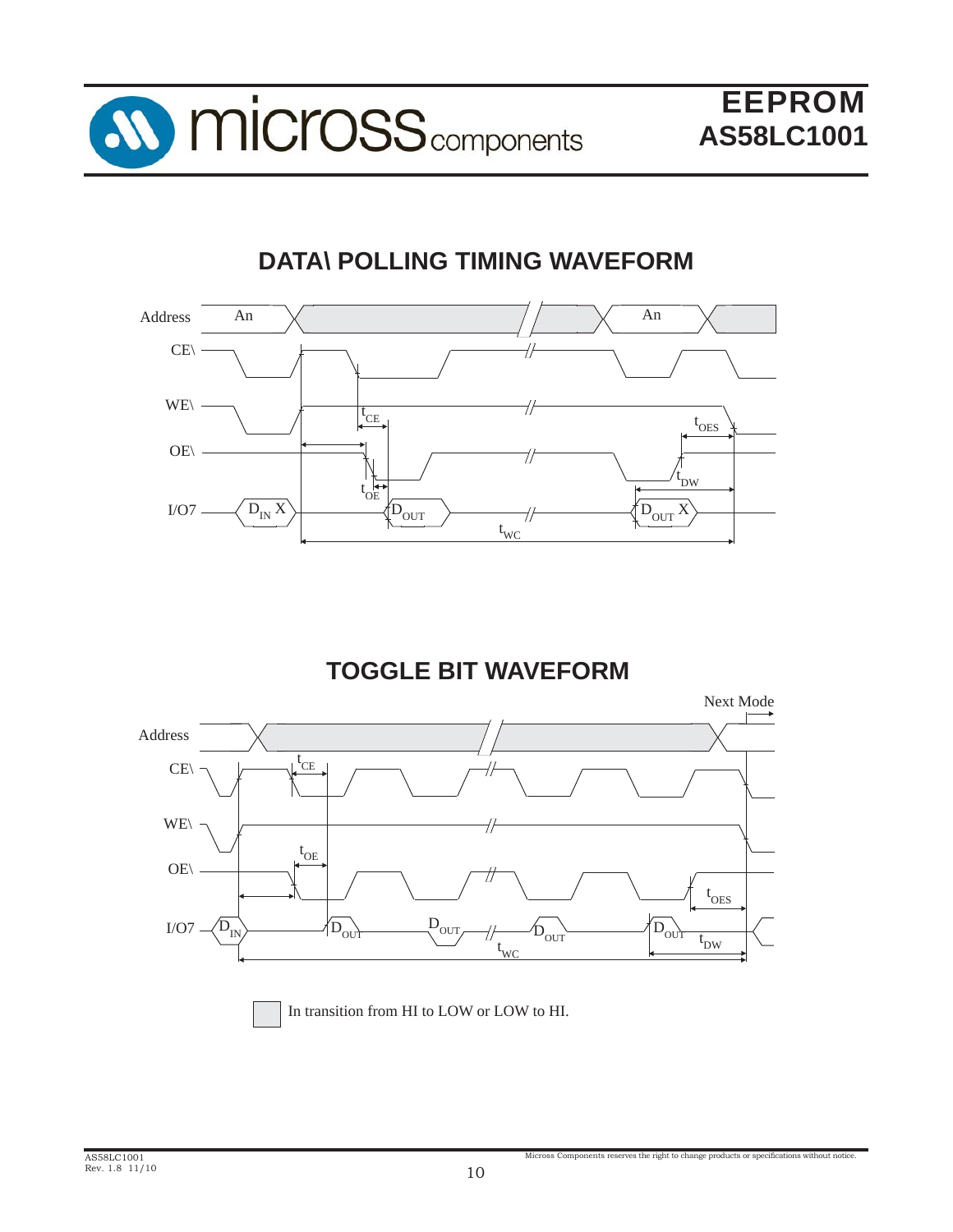

### **PAGE WRITE TIMING WAVEFORM** (WE\ CONTROLLED)

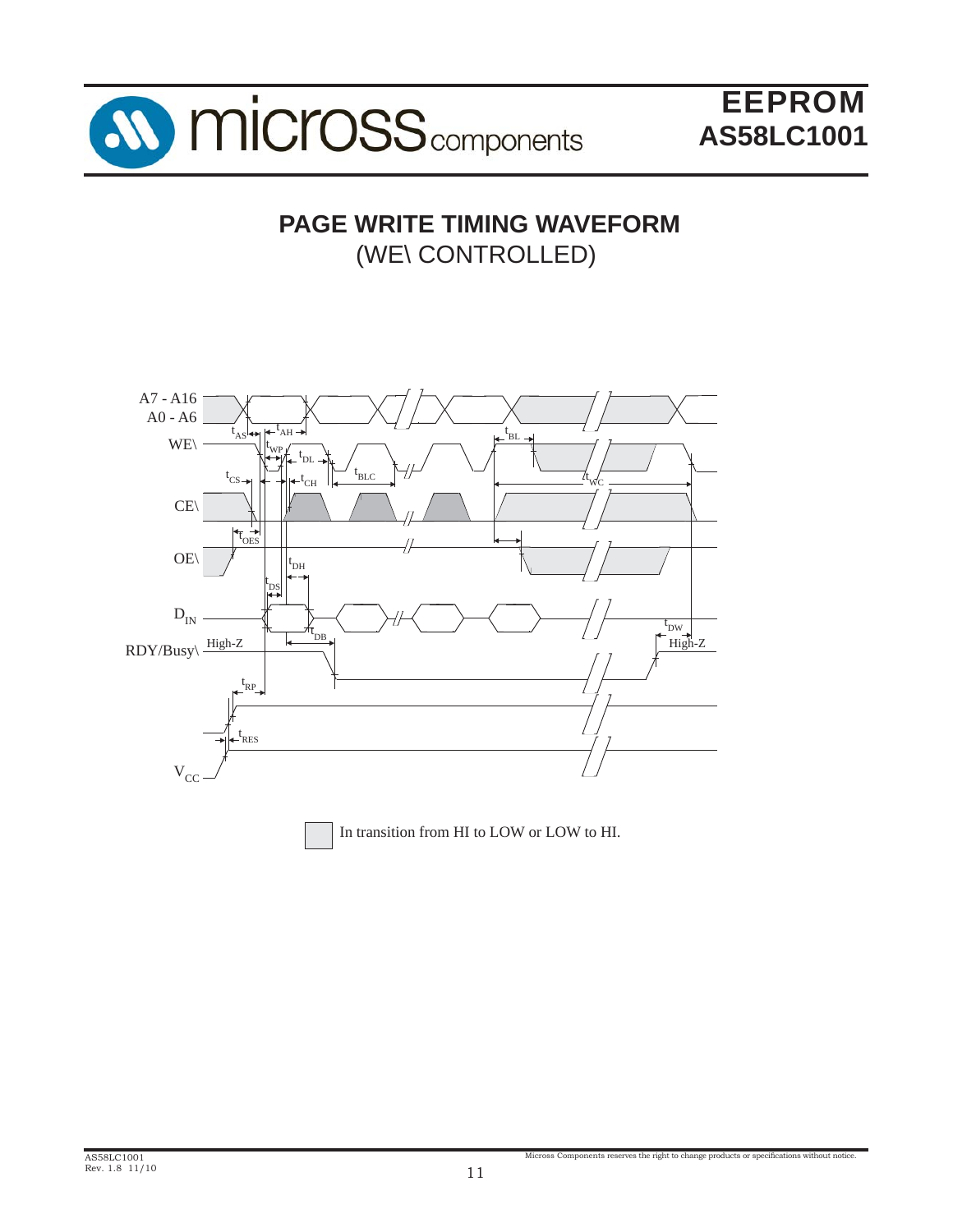

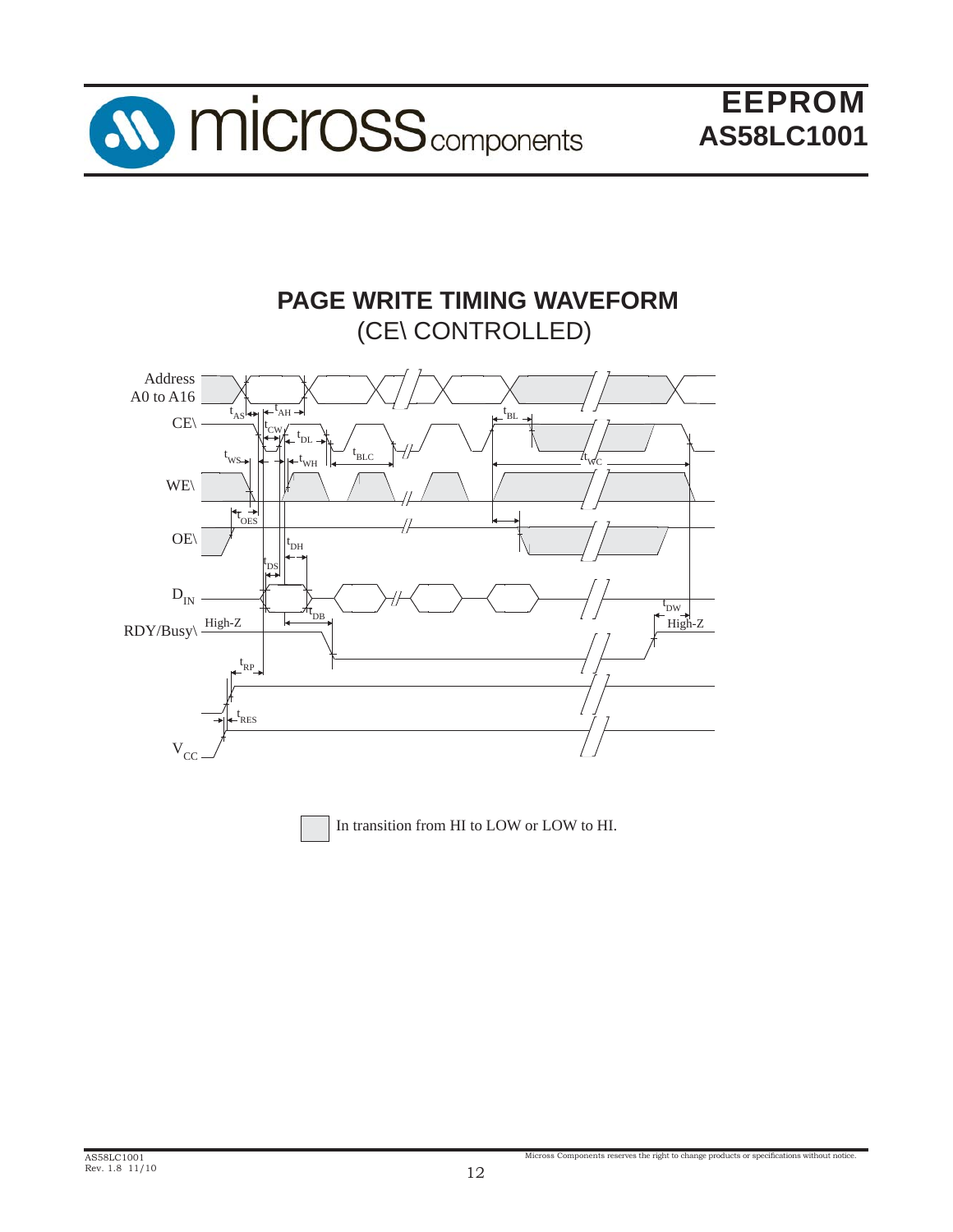

## **BYTE WRITE TIMING WAVEFORM** (WE\ CONTROLLED)

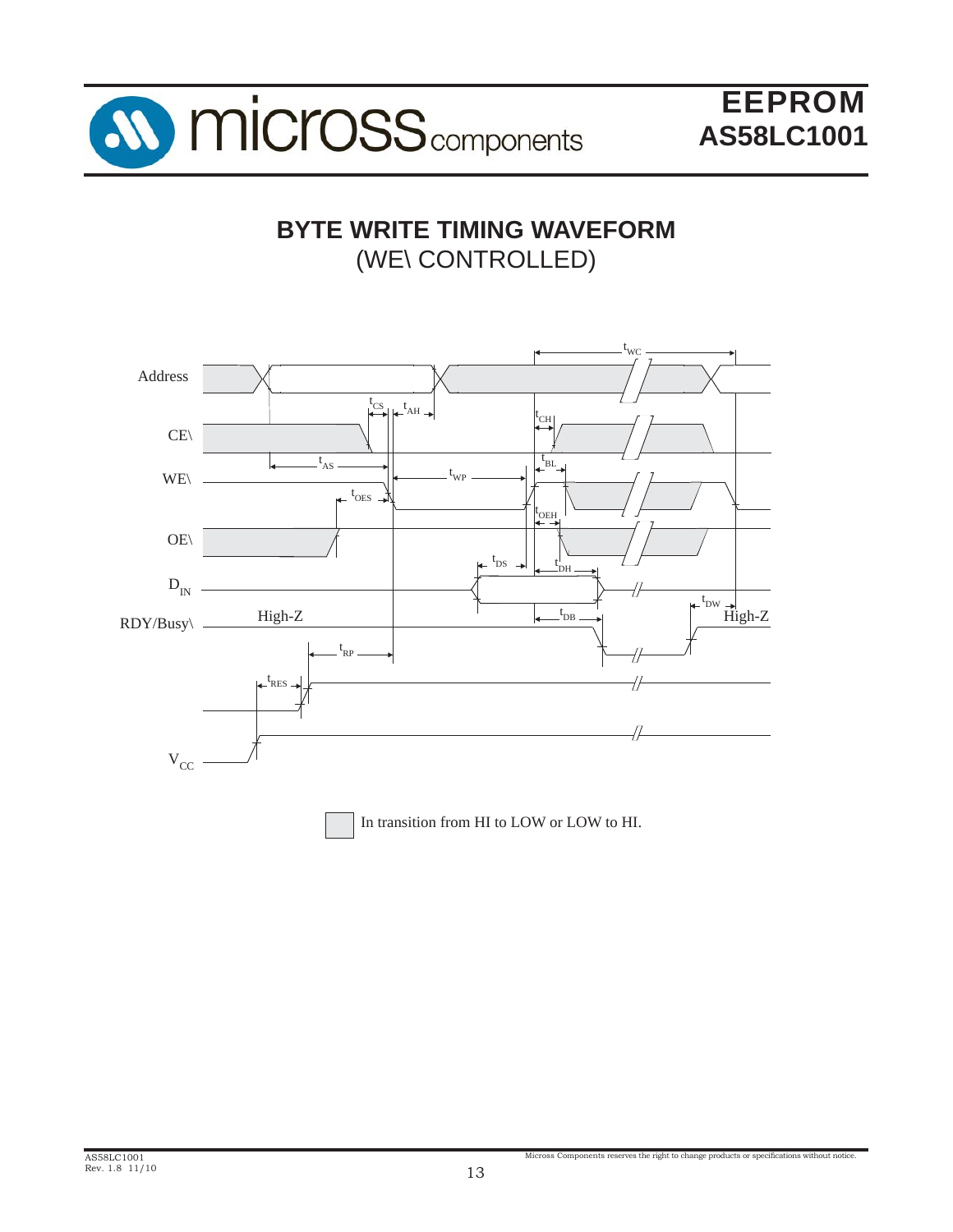

### **BYTE WRITE TIMING WAVEFORM** (CE\ CONTROLLED)

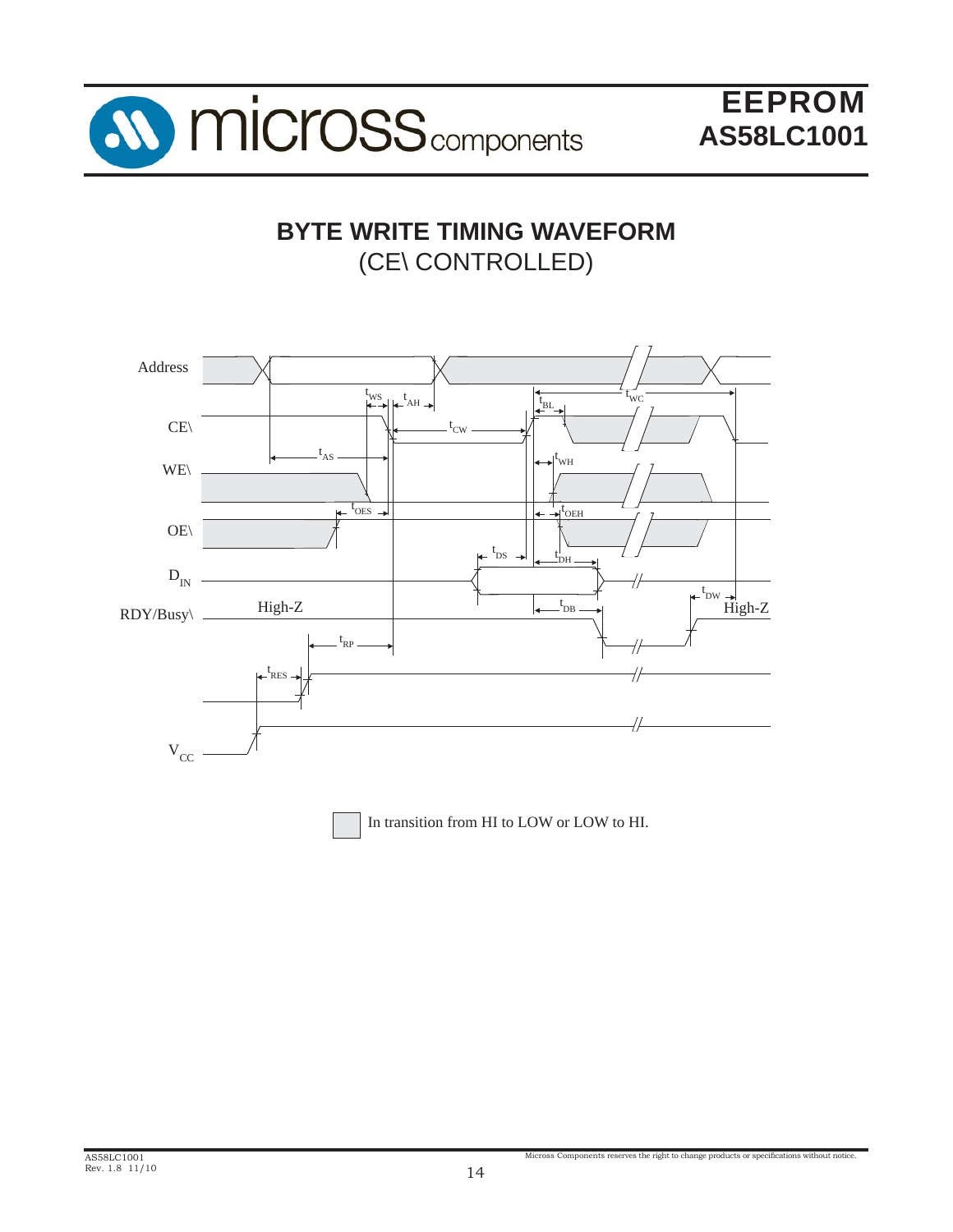

## **MECHANICAL DEFINITIONS\***

### **Micross Case #305 (Package Designator SF)**



**Top View**





|                | <b>SMD SPECIFICATIONS</b> |            |  |  |
|----------------|---------------------------|------------|--|--|
| <b>SYMBOL</b>  | <b>MIN</b>                | <b>MAX</b> |  |  |
| A              | 0.125                     | 0.150      |  |  |
| A1             | 0.090                     | 0.110      |  |  |
| b              | 0.015                     | 0.019      |  |  |
| С              | 0.003                     | 0.007      |  |  |
| D              | 0.810                     | 0.830      |  |  |
| D1             | 0.775                     | 0.785      |  |  |
| D <sub>2</sub> | 0.745                     | 0.755      |  |  |
| E.             | 0.425                     | 0.445      |  |  |
| E1             | 0.290                     | 0.310      |  |  |
| е              | 0.045                     | 0.055      |  |  |
| н              | 1.000                     | 1.100      |  |  |
|                | 0.290                     | 0.310      |  |  |
| Q              | 0.026                     | 0.037      |  |  |

*\*All measurements are in inches.*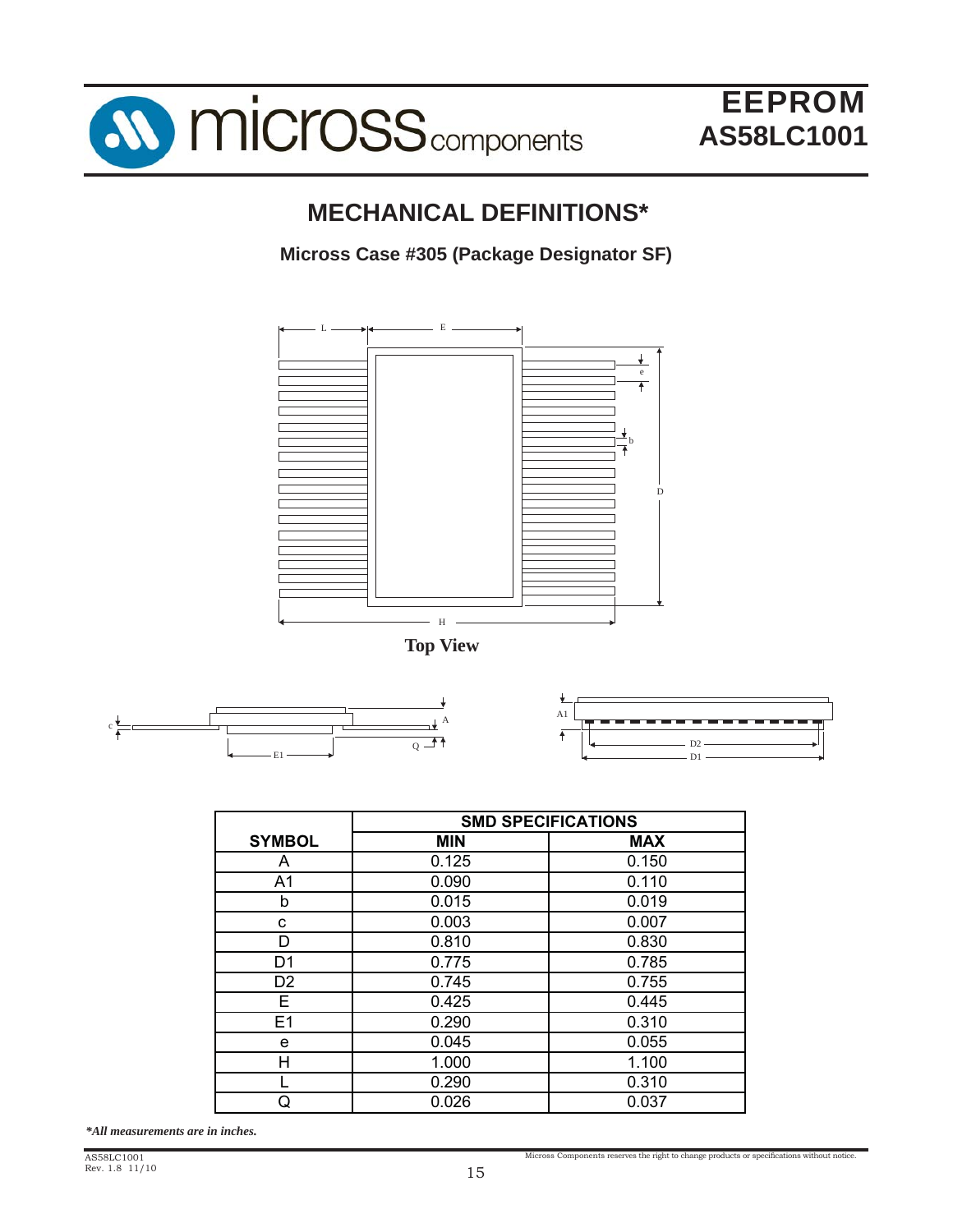

### **MECHANICAL DEFINITIONS\***

### **Micross Case #306 (Package Designator F)**



**NOTE:** *All drawings are per the SMD. Micross' package dimensional limits may differ, but they will be within the SMD limits.*

Q 0.026 0.037

| *All measurements are in inches. |  |  |  |  |
|----------------------------------|--|--|--|--|
|----------------------------------|--|--|--|--|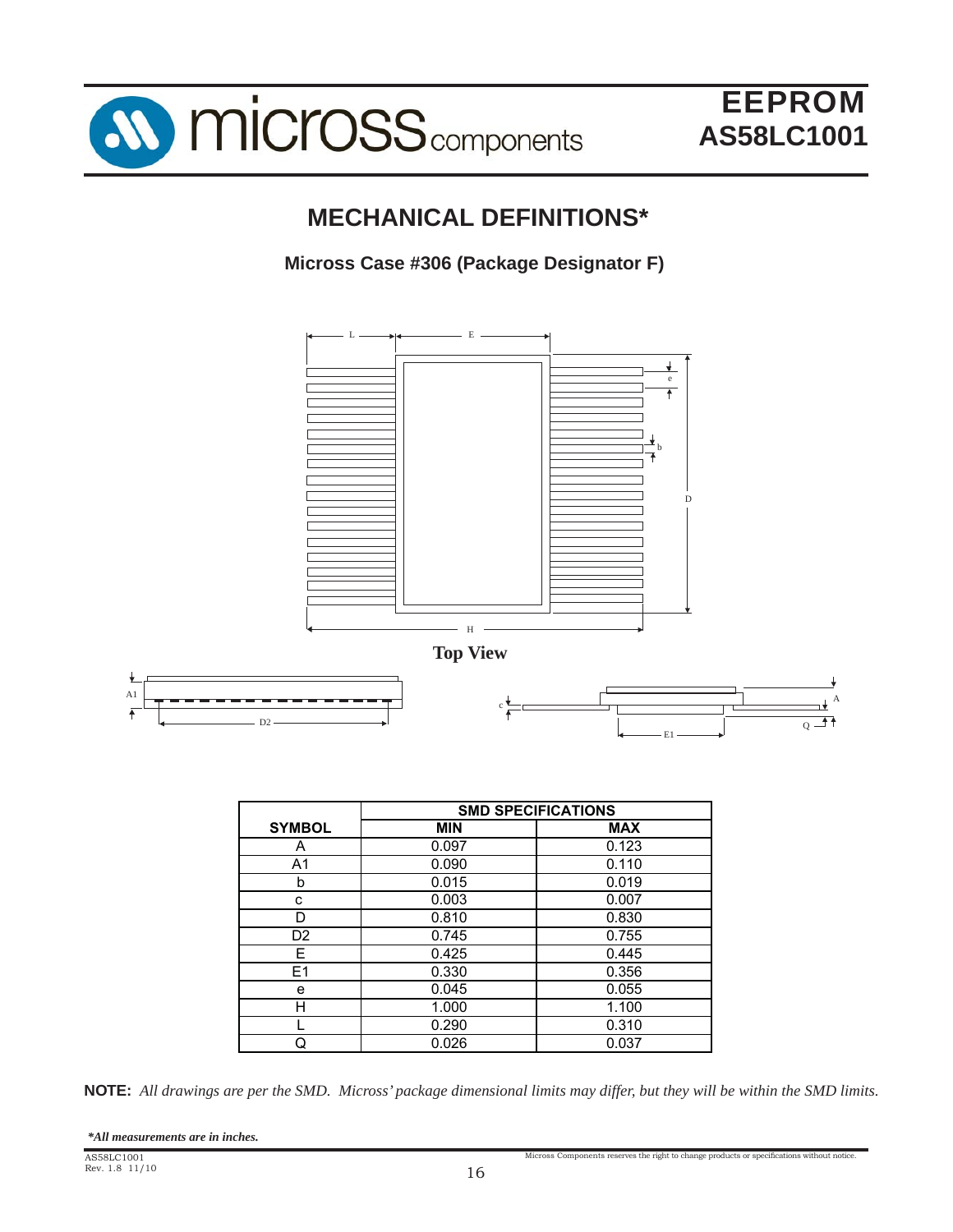

## **MECHANICAL DEFINITIONS\***

**Micross Case #508 (Package Designator DCJ)**



|                | <b>MICROSS PACKAGE SPECIFICATIONS</b> |            |  |  |
|----------------|---------------------------------------|------------|--|--|
| <b>SYMBOL</b>  | <b>MIN</b>                            | <b>MAX</b> |  |  |
| ΙA             | 0.132                                 | 0.142      |  |  |
| A1             | 0.076                                 | 0.086      |  |  |
| A2             | 0.018                                 | 0.028      |  |  |
| B              | 0.018                                 | 0.032      |  |  |
| $\mathsf b$    | 0.015                                 | 0.019      |  |  |
| ID             | 0.816                                 | 0.834      |  |  |
| D <sub>1</sub> | 0.745                                 | 0.755      |  |  |
| E              | 0.430                                 | 0.440      |  |  |
| E1             | 0.465                                 | 0.485      |  |  |
| E <sub>2</sub> | 0.415                                 | 0.425      |  |  |
| e              | 0.045                                 | 0.055      |  |  |

*\*All measurements are in inches.*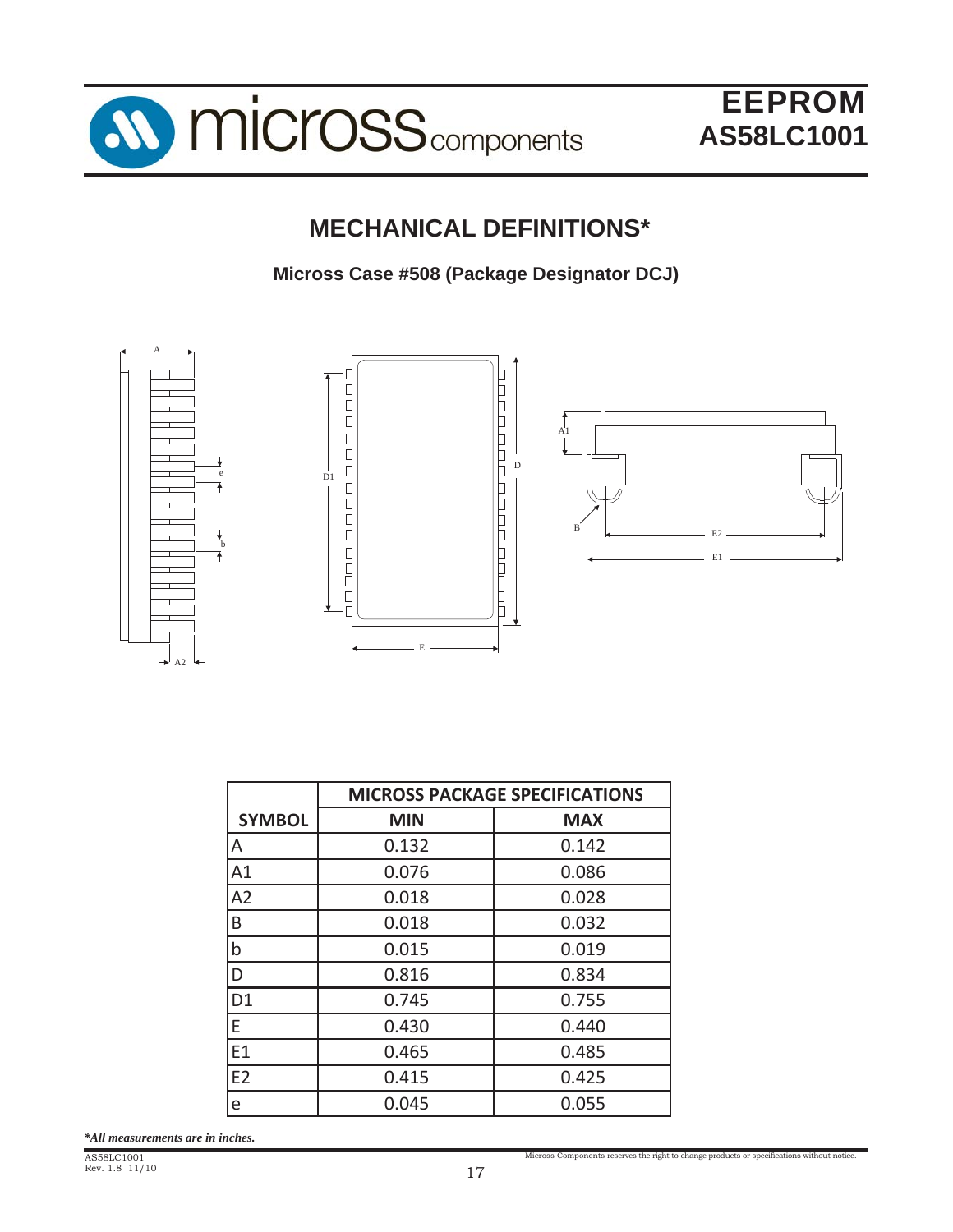

## **ORDERING INFORMATION**

| <b>Device Number</b> | Package<br>$\mathsf{Type}$ | <b>Speed</b><br>ns | <b>Process</b> | <b>Device Number</b> | Package<br>$T$ <sub>VDe</sub> | Speed<br>ns | <b>Proc</b>     |
|----------------------|----------------------------|--------------------|----------------|----------------------|-------------------------------|-------------|-----------------|
| AS58LC1001           | <b>SF</b>                  | $-25$              | 1*             | AS58LC1001           |                               | $-25$       | $\overline{1*}$ |
| AS58LC1001           | SF                         | $-30$              | 1*             | AS58LC1001           |                               | $-30$       | $\overline{1*}$ |

#### **EXAMPLE:** AS58LC1001SF-15/IT **EXAMPLE:** AS58LC1001F-25/883C

| <b>Process</b> | <b>Device Number</b> | Package<br><b>Type</b> | <b>Speed</b><br>ns | <b>Process</b> |
|----------------|----------------------|------------------------|--------------------|----------------|
| 1*             | AS58LC1001           |                        | $-25$              | /*             |
| 1*             | AS58LC1001           |                        | -30                | 1*             |

**EXAMPLE:** AS58LC1001DCJ-20/IT

| <b>Device Number</b> | Package<br><b>Type</b> | <b>Speed</b><br>ns | <b>Process</b> |
|----------------------|------------------------|--------------------|----------------|
| AS58LC1001           | DCJ.                   | $-25$              | /*             |
| AS58LC1001           | DC.I                   | -30                | /*             |

### **\*AVAILABLE PROCESSES**

| $IT = Industrial Temperature Range$ | -40 <sup>o</sup> C to +85 <sup>o</sup> C      |
|-------------------------------------|-----------------------------------------------|
| $XT = Extended Temperature Range$   | -55 <sup>o</sup> C to +125 <sup>o</sup> C     |
| $883C =$ Full Military Processing   | -55 $\rm{^{\circ}C}$ to +125 $\rm{^{\circ}C}$ |